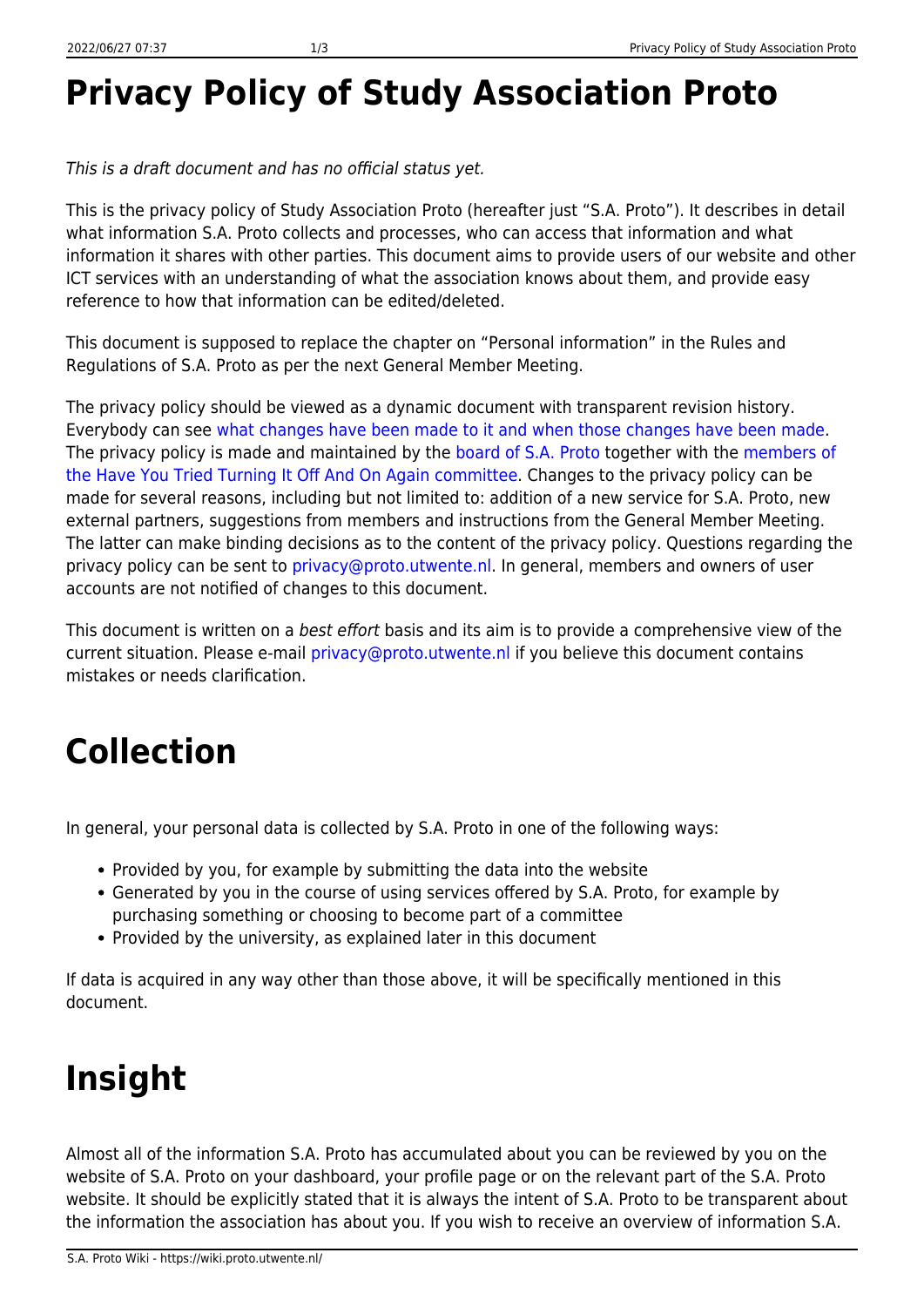Proto has about you that cannot be found on the website, please send an e-mail to [privacy@proto.utwente.nl](mailto:privacy@proto.utwente.nl) with your request. We aim to reply to your request within one week, but reserve the right to take up to four weeks for our reply.

In general, only the board of the association, the IT administrators and specific committees can see (part) of the data S.A. Proto has about you. The latter concerns committees that need access to some of your information in order to provide you or the association services. Examples of this are to predict what stock to buy for the OmNomCom, or to prepare activities.

**Any personal data supplied to S.A. Proto is never shared with third parties,** except in special cases involving the University of Twente. Those are outlined below.

## **Usage**

How exactly S.A. Proto uses your data is explained further on in this document. In general, your data may be used to:

- Facilitate services you request (including attending activities and purchasing consumables from the OmNomCom)
- Facilitate services to support your study or Creative Technology in general
- Provide information to the university in order to fix grants and other financial support
- Generate statistics or knowledge that help committees, the board or the General Member Meeting to make well informed decisions
- Facilitate a digital list of members, an almanac or related services
- Calculate and collect contributions that you owe the association, including the membership fee
- Provide other services that achieve the statuary goals or improve the good spirit of S.A. Proto

S.A. Proto may also send you:

- Invitations for the General Member Meeting
- Information important to your membership
- Information in the name of external parties
- Information to which you subscribed
- Invitations to activities and other events
- General information about what is happening in the association

S.A. Proto will primarily contact you via e-mail. Only in exceptional occasions will you be contacted by regular mail.

### **Objection**

You can object to S.A. Proto sending you information, except for:

- Invitations for the General Member Meeting
- Information important to your membership

If you wish to object to S.A. Proto sending you information, you may do so via the website, or by